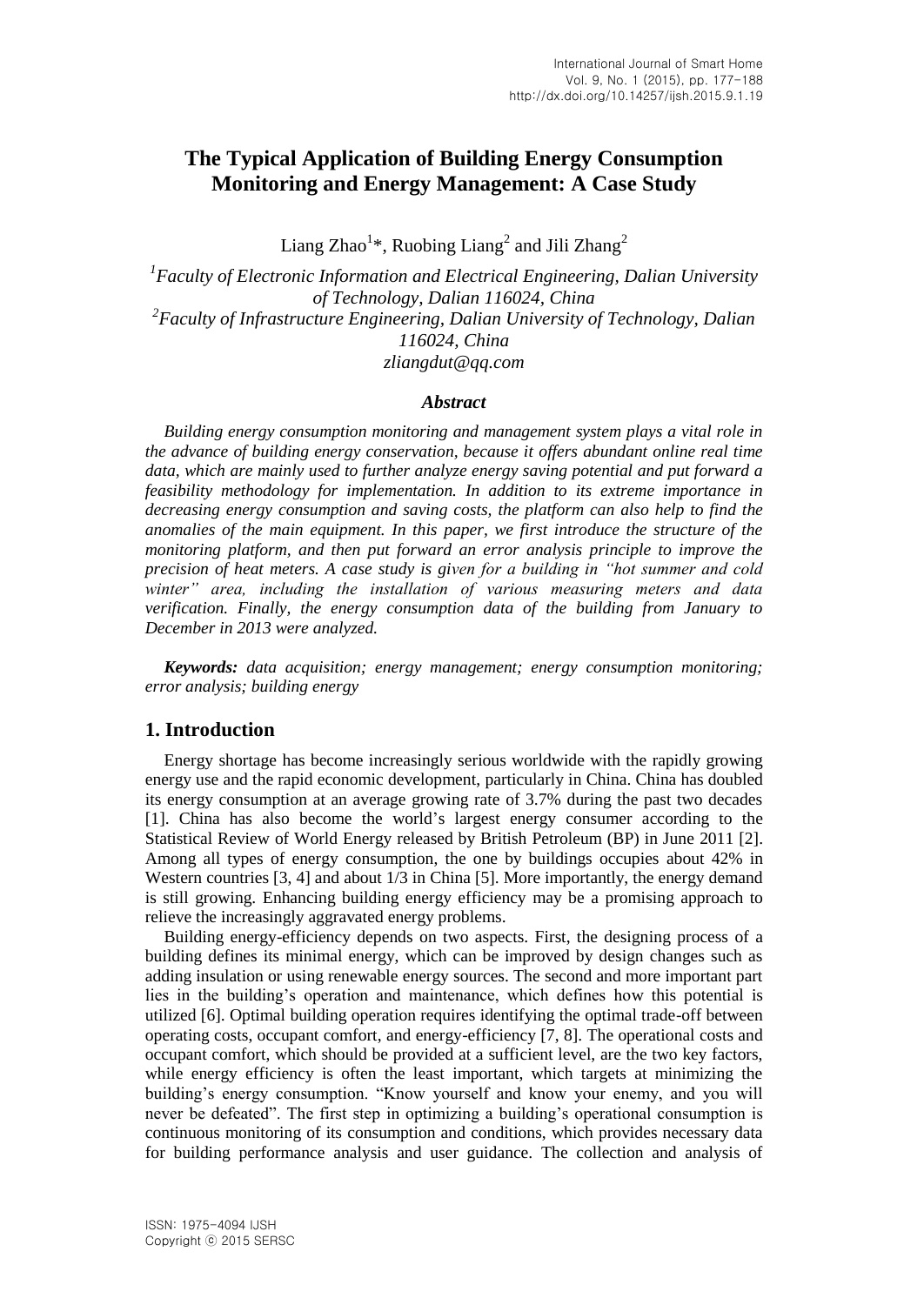building energy consumption data allows for the discovery of previously unknown building performance characteristics. It is also helpful to make a better decision about how to decrease the energy consumption rates in buildings if we can locate when and exactly where the energy consumption happens [7, 9].

## **2. Related Work**

Great efforts have been made to analyze how to develop a building energy consumption platform to enhance energy efficiency. A virtual 3-D environment platform was established to find out the energy waste in the physical environment [10], which could present the real-time power consumption data of loads used in buildings. From this platform, users can know exactly when and where the energy is consumed. The heating, lighting, air-conditioning and refrigeration can be measured by a networked energy management control system to understand the consumption of convenience stores [11]. Energy performance was presented from 29 hotels in Singapore, and the effects of weather conditions and the occupied rooms on the electricity consumption of the hotels were studied [12]. A reduced cost platform can not only collect energy consumption of departments in campus, but also produce load diagrams and email the users for verification [13]. An electric power energy consumption monitoring system is developed by using the Intranet in a university in Japan. The real-time data of energy consumption are displayed at the "Large-size Display Panel", which is the resource for further energy saving actions [14].

However, the problem of how to improve the quality of energy data is omitted in exiting literatures, which is a key issue to evaluate energy consumption status. Besides, most of the above methods only concern electric energy consumption but neglect the heat and water energy consumption. In addition to energy consumption monitoring, the power load forecasting is also an essential tool for energy management systems. Load management techniques allow an energy manager to reshape the building load curve and reduce the peak demand. A methodology, which can synthesize load curves and estimate the equation of the typical load curve, is proposed to predict the accumulated energy and the peak power load demand [15]. Based on this method, the energy manager can make better decision to identify energy consumption anomalies and manage energy costs. A regression model for evaluating energy consumption of housing was built with nine relevant parameters on electricity consumption, which included house status, fuel type of heating system, the existence or not of an air conditioning system and the type [16]. In order to reduce the cost of abundant sensors and meters, an estimation algorithm for virtual sensors is developed to analyze a building's energy consumption at room level [17]. However, the approach should be enhanced to become a holistic instrument because it is suitable only for estimating the heat consumption of buildings at present.

## **3. System Overview**

### **3.1. Building Description**

In this paper, an office building constructed in 2005 was studied. It is located in a second-tier city of Jiangsu Province with a climate of "Hot Summer and Cold Winter". The building has 20 floors aboveground and two floors underground. Its total floor area is 115,903 m2. Its heating, ventilating and air conditioning (HVAC) system consists of a variable refrigerant volume (VRV) air-conditioning system, and the central airconditioning system meets the requirements for offices, meeting rooms, data center and so on. In addition, dedicated outdoor air systems are installed in each floor to keep the working environment comfortable. The chilled water of the HVAC system is powered by three ground- source heat pump units, which enable the building to operate energyefficiently and help to preserve a clean environment. The building operates from 8:00 am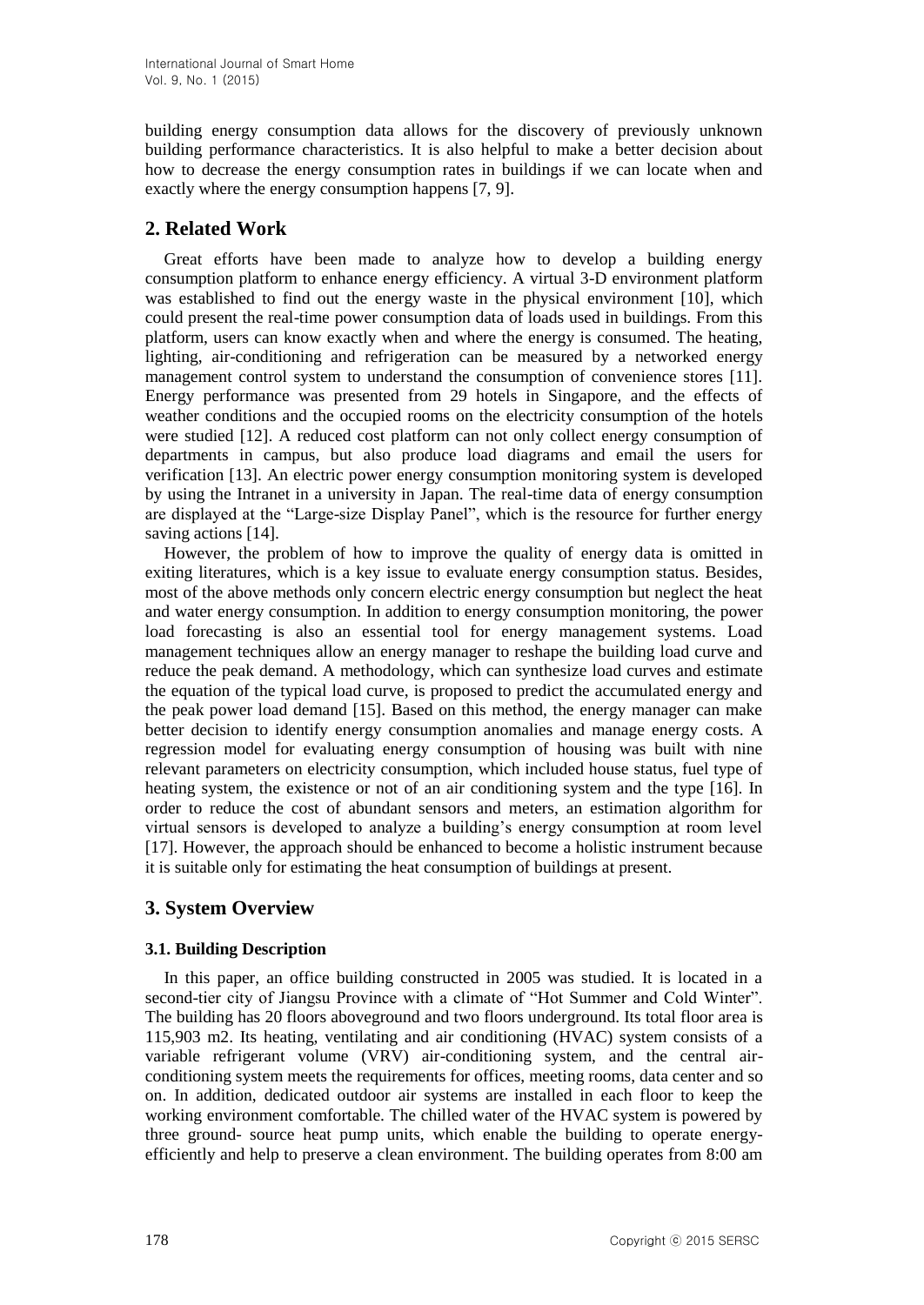to 5:00 pm Monday through Friday, while the average occupancy number per day is about 1200 people and its primary energy consumption is electricity and heat.

#### **3.2. System Network Structure**

The monitoring system consists of two parts: an electrical power system and a heat and cold quantity of air conditioning system. It has four main low-volt transformers. The 1# and 2# transformers supply power for the ground source heat pump air conditioning system, the water supply and draining system, the fire-fighting system and the main building for the administrative office. On the other hand, 3# and 4# transformers are the power source of lighting and power system for the basement, interlayer and annex building. In each floor, we installed electric meters of all the low-volt distribution system based on the principle of subentry measurement: power, lighting, office power and HVAC system. There are total 264 electric meters installed. The cold and heat monitoring system can be divided into six regions from the aspect of manifold: the high sector and the low sector of the main building, office building, and east region 1, east region 2, and west region of the meeting room.

Figure 1 describes the construction of the monitoring system. The bottom of the figure shows various measuring meters, which are connected on the RS485 field bus hand by hand. The energy consumption data are collected by a data collector periodically, and then the data packets are sent to a data acquiring server through Ethernet. The data collector is a bridge between the server and terminal meters, which could save the energy data automatically into SD card when the network of the system is broken down, preventing information loss. The energy data are stored into the database server after further analytical processing and the final data are published by a web server, so that users can gain the information through webpage everywhere and any time (shown in the right of the figure). The energy consumption data should also be uploaded to the superior data center, with the grades of building level, which is as shown in this paper; city level, which collects the data from all the monitored buildings in the city; provincial level, which gathers the data of different cities; ministerial level, which is the summary database throughout the country.



**Figure 1: Structure of Building Energy Consumption Monitoring Platform**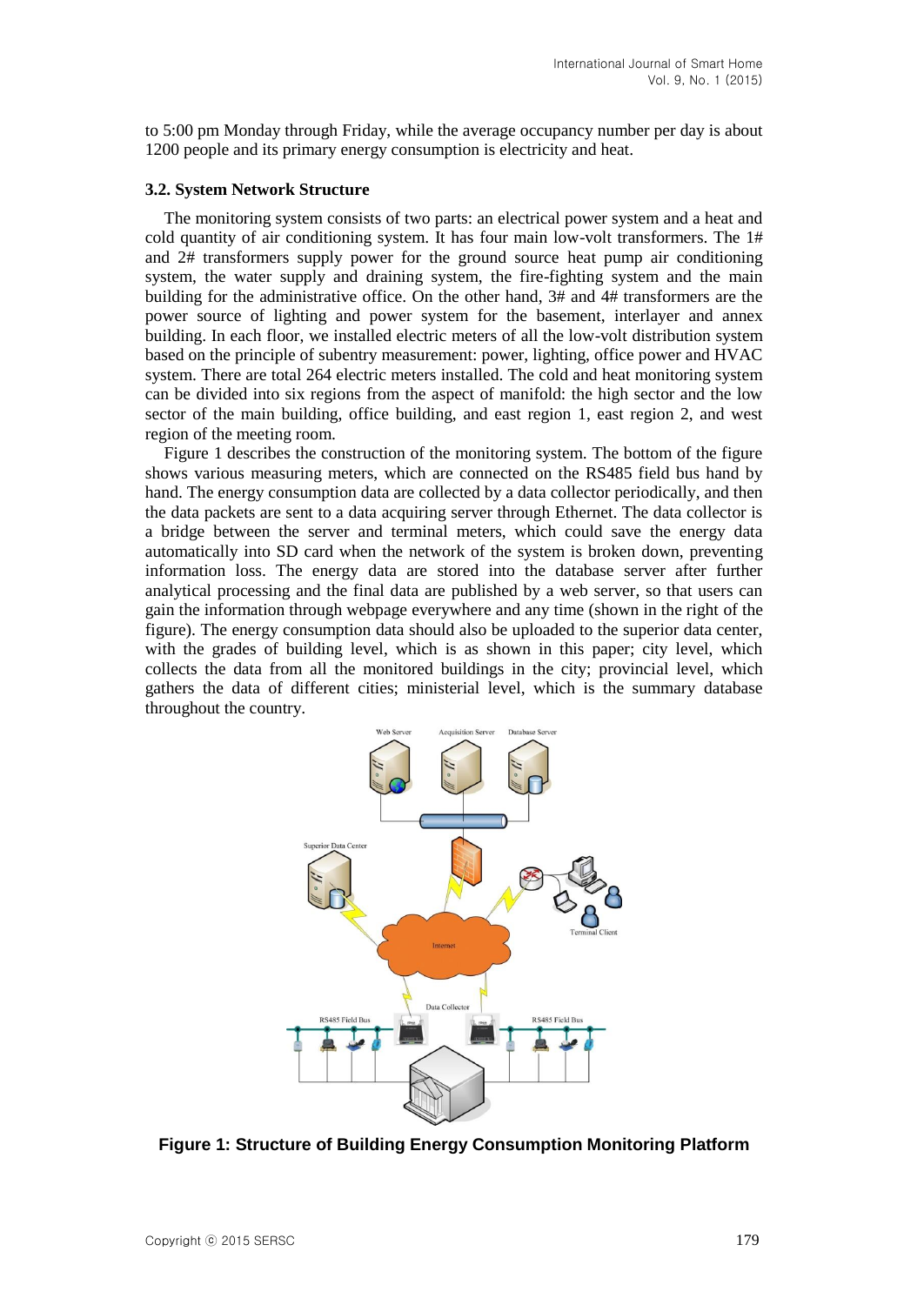## **4. Construction of Energy Consumption Platform**

### **4.1. Error Control Principle**

In constructing an energy consumption monitoring system platform, the first step is the error analysis of sensor meters, which is neglected in most exiting literatures, however. This step guarantees the quality of data collected from the meters installed in remote buildings. It is essential to study the data precision model based on the accuracy of the error analysis method. Basically, the measurement error comes from two aspects: direct and indirect measurement errors. The indirect measurement error should be calculated by a correlation function and the value measured through direct measurement. Here, the heat metering instrument is taken as an object to analyze the principle of error analysis and introduce how to trade off between the cost of meters and the precision of results.

Heat quantity is calculated as follows:

$$
Q = \int_0^t F(T_{out} - T_{in}) dt
$$
 (1)

where Q is the measured accumulative heat quantity  $(kW)$ , F is the water mass flow (kg/s), Tin and Tout are inlet and outlet enthalpies (kJ/kg), respectively, and t is the cumulative time (s). Clearly, the heat quantity is the integral of the product between water mass flow and temperature difference with cumulative time.

To the best of our knowledge, the mass flow is obtained from the product volume flow and density of fluid, and the parameter measured in real environment is volume flow. Hence, the heat quantity is related to volume flow and temperature. In general, the relative errors of heat meters include the part

from flow sensor:  $\left(3 + 0.05 \frac{F_b}{F}\right)\%$ *F*  $\left(3 + 0.05 \frac{F_b}{F}\right)$ %,

from temperature sensor:  $\vert 0.5 + 3 \frac{\Delta T_{\min}}{\Delta T_{\min}} \vert \$ %  $\delta_{out}$  - 1  $\delta_{in}$ *T*  $T_{_{out}} - T$  $\left(\begin{array}{cc} & \Delta T_{\min} \end{array}\right)$  $\left[0.5 + 3 \frac{\text{m}}{\text{m}}\right] \%$  $T_{out} - T_{in}$ ,

and from calculator:  $\int 0.5 + \frac{\Delta T_{min}}{m} \, \dot{ } \,$  $\delta_{out}$   $\sim$   $\epsilon$   $\frac{1}{2}$   $\delta$ *T*  $T_{_{out}} - T$  $\left(\begin{array}{cc} & \Delta T_{\min} \end{array}\right)$  $\left| 0.5 + \frac{\text{min}}{\text{max}} \right|$  %  $T_{out} - T_{in}$ ,

where  $\Delta T_{\min}$  is the minimum outlet-inlet temperature difference (°C, generally 3  $°C$ ), F is the mass flow (kg/s) ranging from 0.156 to 12 m3/h, and Fb is the normal flow (kg/s) whose typical value is 6 m3/h. Based on this, the total relative error of a heat meter is

$$
E_Q = 4\% + \frac{12}{\Delta T}\% + \frac{0.3}{F}\% \tag{2}
$$

Equation (2) indicates that the relative error is in negative ratio relationship not only with temperature difference  $(\Delta T)$ , but also with the flow (F). However, the weight is 12 for  $\Delta T$ , but only 0.3 for F. Thus, the effect of  $\Delta T$  on measurement precision may be greater than F. Figure 2 shows the changing trend of relative error with F under the condition of ΔTmin, 2ΔTmin, and 3ΔTmin. Clearly, the relative error of heat quantity decreases by half when the outlet-inlet temperature difference increases from ΔTmin to 3ΔTmin. On the other hand, the relative error decreases little while F more than half normal value Fb. This conclusion is helpful to select different types of heat meters, and furthermore, we can analyze the parameters of electric meters and other types of metering devices. The detailed analysis about error distribution and error control is introduced in Ref. [18].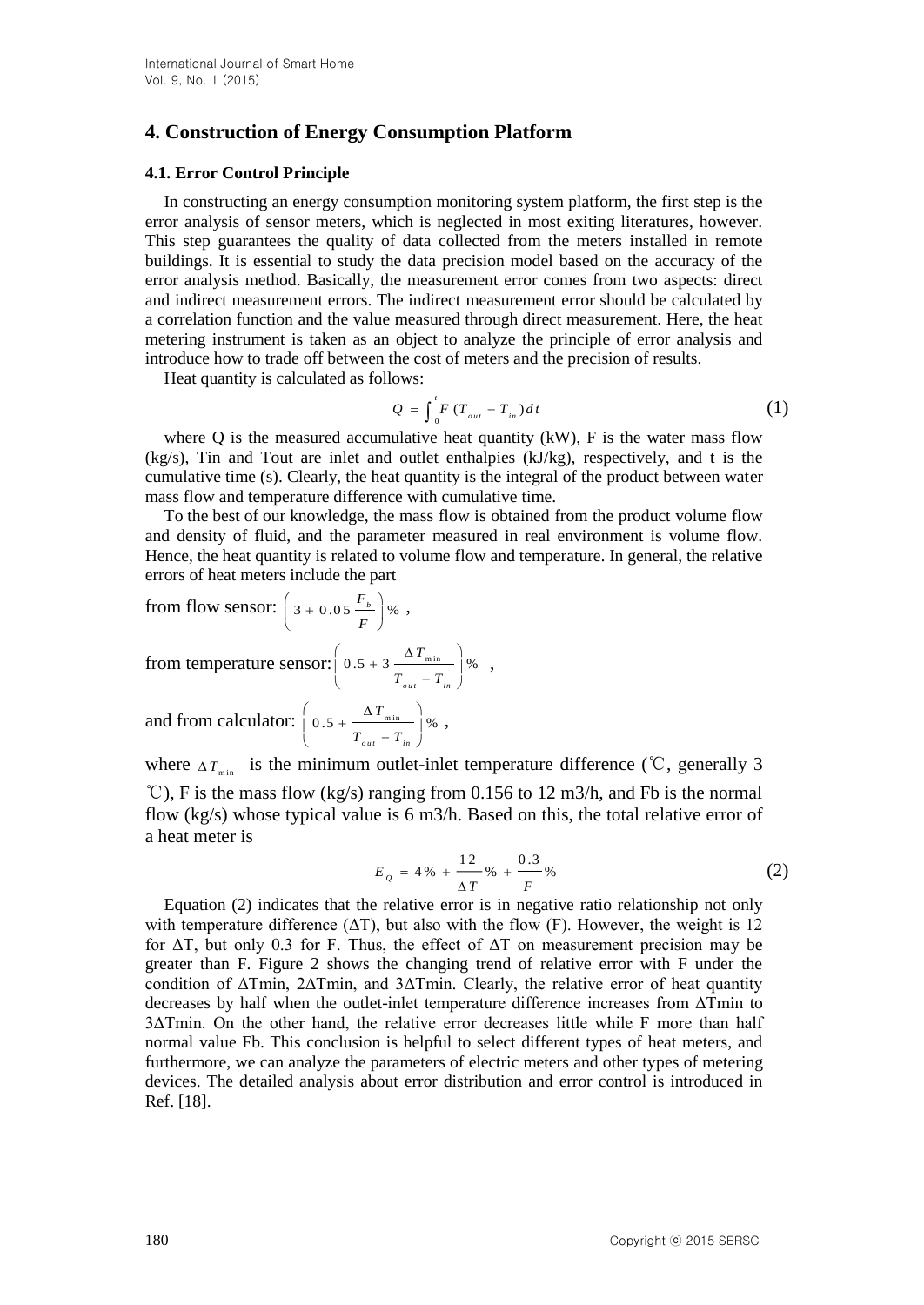

**Figure 2: Relationship between Relative Measuring Error of Heat Meter and Water Flow**

#### **4.2. Installing of Meters**

Figure 3 shows the installation of various meters and the data collector. Figure 3(a) shows the position of electric meters; the smart electric meter can measure dozens of parameters, such as the three-phase voltage, three-phase current, three-phase power, power factor and electrical quantity.

The fixation of water sensor is shown in Fig.3 (b), and the sensor is separated into two parts: the main body is placed on the pipe under manhole cover, while the power supply and communication wires are pulled to external. Besides, a pair of point-to-point wireless modules is adopted to realize the communication between the data collector and the water meter, because the distance between the two places makes it too difficult to use wired method.

Figure 3(c) presents the installation of heat meters. A heat meter is composed of three parts: calculator, flowmeter, and a pair of platinum temperature resistors. The pipe diameters range from DN65 to DN450, which makes implementation difficult. According to the error analysis principle, the temperature probe should be placed carefully to improve the measurement precision. The temperature probe is installed as follows:

Detach the waterproof rubber ring and put into the hole of the pipe;

Insert the temperature probe into the rubber ring and tighten up.

Figure 3(d) reveals the placement of the seven data collectors used in this monitoring system. The network is local area network, which offers better service than wide area network. One RS485 acquirement module of the data collector can load 64 meters through RS485 field bus, and the data collector has two acquisition modules, so the maximum load of one data collector is 128. The store module is a 2GB SD card, which stores the quantity of energy data up to a month. The coming data from the next month will overwrite the current data.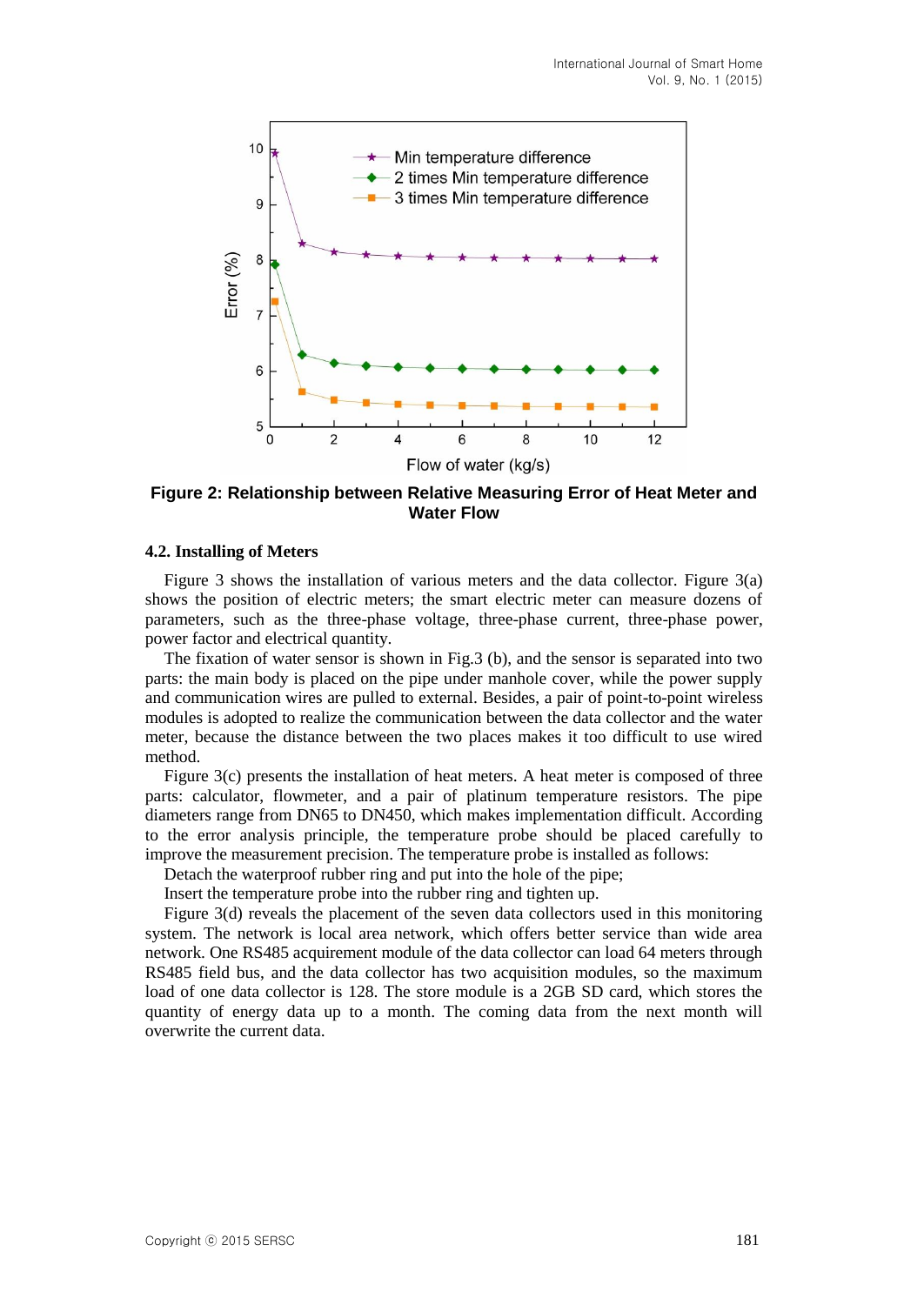

**Figure 3: Installation of Measurement Meters and Data Collectors**

### **4.3. Data cCollection**

The primary function of the data collector is to acquire energy consumption data from the terminal meters. All the measurement meters should support RS485 field bus. However, the communication protocol and parameter settings including Baud rate and checking mode of meters are different among manufacturers. Hence, the data collector must offer several types of protocols, of which, Modbus is a more common method. The process of data collection is as follows:

The data collector connects the acquisition server to the register for communication.

The server sends the configuration of meters in the target building, which includes the manufacture of meters for helping the data collector identify the protocol of meters, the communication address and the sequence number of meters. The acquiring period information is also sent through a configuration packet, which can be modified by users.

The data collector starts collecting energy consumption data from the meters one by one periodically.

The data collector sends data packets as XML files to the server through Ethernet.

### **4.4. Data Verification**

After the establishment of the monitoring platform, data verification is an indispensable step as it helps users to check if all the meters installed in the system are under good running status, so that the energy data obtained from the platform can be used for further analysis. A common method to check the value is to re-measure the branch by a standard power meter, and then compare with the data from the monitoring platform simultaneously. However, this process is time-consuming because rewiring is needed at each monitored branch. Also a hidden danger is in the wiring for line with high voltage. Besides, this method just offers an instantaneous comparison and thus may not reflect the real problem. In this paper, a quick and safe method is proposed to solve this problem. The precision of a meter can be mirrored by one parameter, such as electric quantity, although there are several parameters (voltage, current, and power). There is another meter on the electric distribution box cabinets, which records only the branch's electric quantity, the meter reading of which is collected by electrician in turn. Table 1 shows the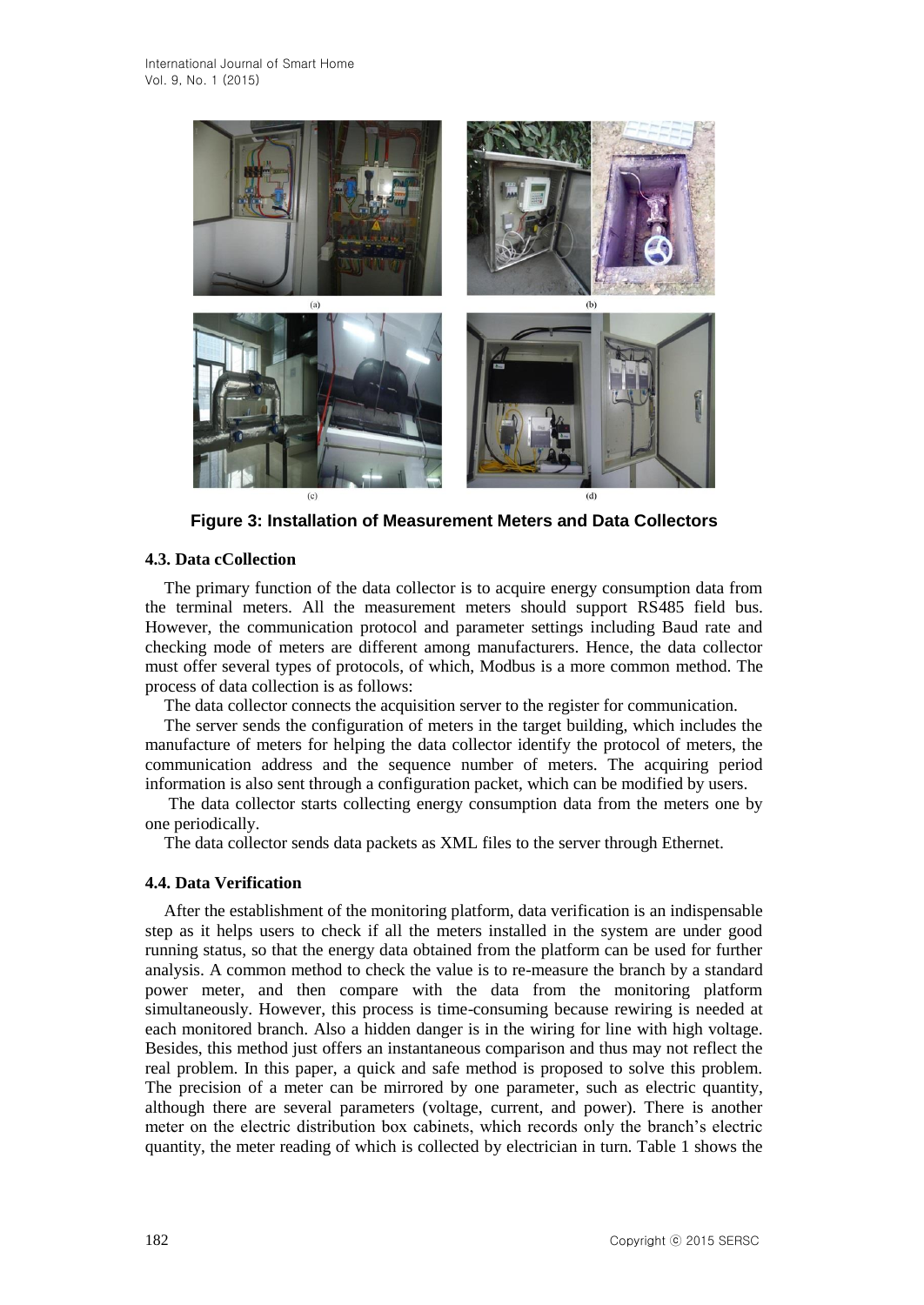comparison between the artificial reading and the data of monitoring platform at the same time. Clearly, the error is large when the reading is small, but this can be omitted because it is meaningless if the value is small. Table 1 shows that the Fresh air equipment (1-22F) is abnormal and needs further verification.

| Monitoring point               | Artificial     | System  | Differe | Erro |
|--------------------------------|----------------|---------|---------|------|
| Aeronautical light             | $\mathbf{1}$   | 1.14    | 0.14    | 14.0 |
| Cooling tower pump             | 1              | 0.36    | 0.64    | 64.0 |
| <b>Emergency lighting</b>      | $\overline{2}$ | 2.46    | 0.46    | 23.0 |
| Fire pump                      | $\overline{2}$ | 1.41    | 0.59    | 29.5 |
| Induced draft fan of D5 region | $\overline{2}$ | 1.1     | 0.9     | 45.0 |
| Lighting of generator room     | $\overline{2}$ | 2.925   | 0.925   | 46.2 |
| Hot water circulating pump     | 6              | 5.115   | 0.885   | 14.7 |
| Drinking water circulator      | 9              | 9.26    | 0.26    | 2.89 |
| Heat $Pump(1,3)$               | 31             | 30.3    | 0.7     | 2.26 |
| Plaza lighting(south)          | 36             | 34.95   | 1.05    | 2.92 |
| Passenger elevator             | 56             | 55.53   | 0.47    | 0.84 |
| Interlayer lighting            | 75             | 73.665  | 1.335   | 1.78 |
| AC of admin center(4F)         | 84             | 80.52   | 3.48    | 4.14 |
| Cooling pump                   | 210            | 208.88  | 1.12    | 0.53 |
| Complaint center               | 272            | 266.3   | 5.7     | 2.10 |
| Fresh air equipment(1-22F)     | 909            | 1277.28 | 368.28  | 40.5 |
| Power and lighting(1-23F)      | 1049           | 1038.48 | 10.52   | 1.00 |
| 2# transformer                 | 1305           | 1308    | 3       | 0.23 |
| AC of main building (23-24F)   | 1404           | 1392.24 | 11.76   | 0.84 |
| 4# transformer                 | 1773           | 1782    | 9       | 0.51 |
| AC of main building (1-11F)    | 1831           | 1819.92 | 11.08   | 0.61 |
| 3# transformer                 | 2100           | 2115    | 15      | 0.71 |
| Heat Pump(2)                   | 4611           | 4595.2  | 15.8    | 0.34 |

### **Table 1 Data Verification of Single Meter**

### **5. Results and Discussion**

The construction work of the monitoring platform started in October 2011 and was completed in December 2011. This paper intercepts the data from January to December in 2013.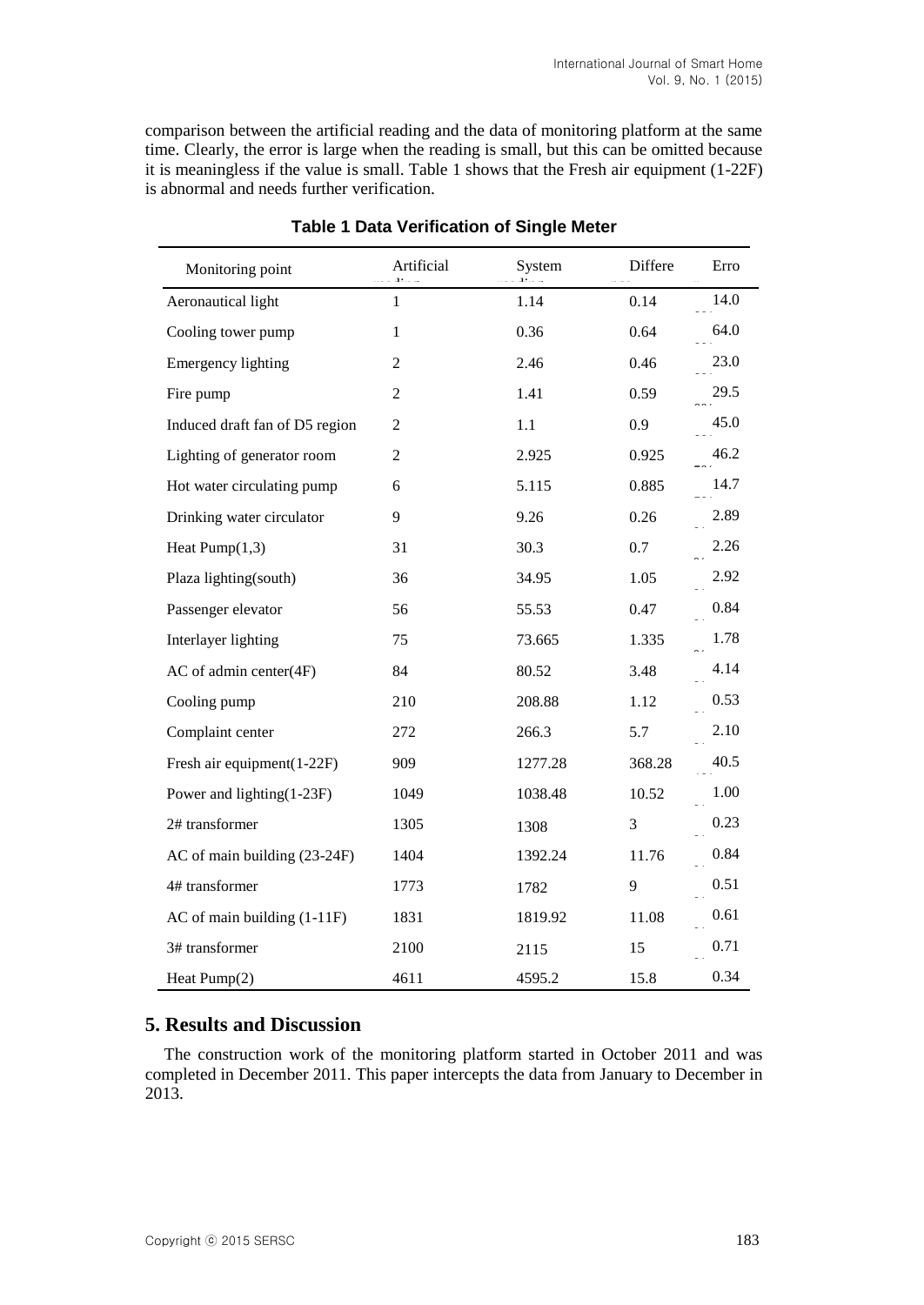#### **5.1. Energy Consumption Distribution**

Figure 4 presents the percentages of energy consumption of heat, electricity and water from January to December. The data in Figure 4 are processed as follows:

$$
h_4 = \frac{Q_4}{\sum_{i=1}^{12} Q_i} \qquad i = 1, 2...12
$$
 (3)

where h4 is the percentage of April, and Q4 is the quantity of heat consumption in April. The processed data reflect the changing trends of electricity, heat and water consumption, although the data are not real values from the energy consumption monitoring platform. Figure 4 suggests that, firstly, the quantity of water consumption of each month remains essentially invarible; then, the variation trends of heat and electricity are consistent, or namely, higher energy consumption occurs in July and August, while lower energy consumption occurs in April, May and October. This is because the building is located in hot summer and cold winter region, and hence, temperature is very high in summer and the electric consumption reaches the peak in July. The smallest heat consumption occurs in October towing to two reasons. First, the National Day is in October and there is a long holiday of 7 days; second, temperature in October is crisp and cool (Fig. 5), so the use of air-condition is less.



**Figure 4. Energy Consumption of Each Month**



**Figure 5. Temperature Change Curve in October**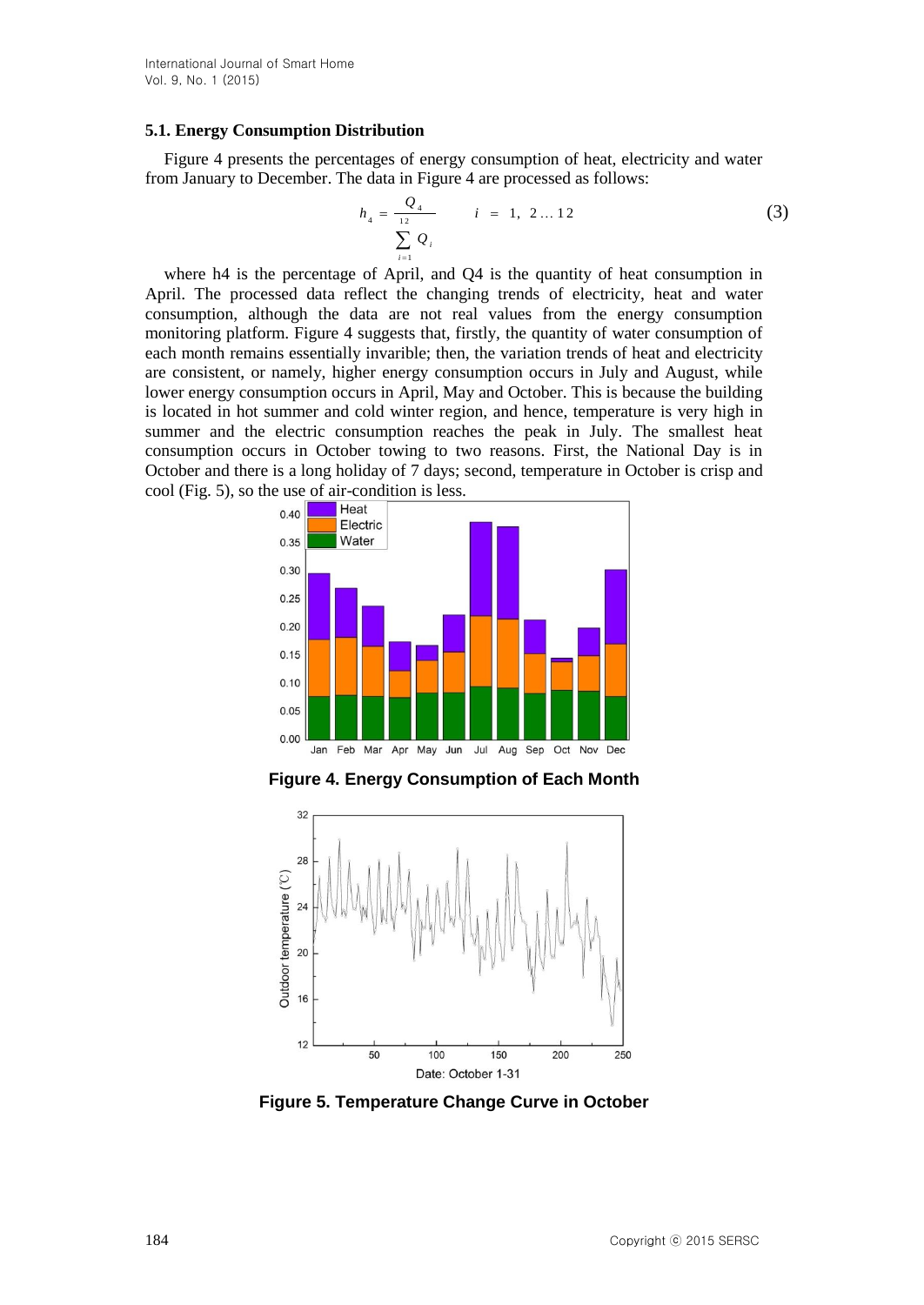### **5.2. Electric Energy Consumption Analysis**

### **5.2.1 Power Factor**

Power factor, which is defined as the [ratio](http://en.wikipedia.org/wiki/Ratio) of the [real power](http://en.wikipedia.org/wiki/AC_power#Real.2C_reactive.2C_and_apparent_powers) flowing to the [load](http://en.wikipedia.org/wiki/Electrical_load) to the [apparent power,](http://en.wikipedia.org/wiki/AC_power#Real.2C_reactive.2C_and_apparent_powers) is a primary parameter to estimate the efficiency of electrical equipment, especially for transformers. Figure 6 shows the changing curves of power factors of four transformers from 1 to 15 in August. The values of 3# and 4# transformers are almost above 0.95, but some points of 1# and 2# transformers are under 0.90, even to 0.80 during the monitoring period. If the power is too low, the transformer's additional loss is increasing, which will cause a huge waste of energy.



**Figure 6. Power Factors of the Main Four Transformers**

### **5.2.2 Subentry Energy Consumption of Electricity**

The electric energy consumption of the target building is divided into lighting and socket, power, and HVAC system which includes VRV Air-Condition and groundwater source heat pump (GSHP), and special function usage which includes computer room and dining hall. Figures 7 and 8 show the quantity and the percentage the four types of energy consumption respectively. Clearly, the lighting and HVAC system contribute much, while the power and special function usage occupy a small proportion. In addition, the power quantity maintains at a low level, the same to lighting and special function usage. On the other hand, the quantity of HVAC system changes with seasons, and is maximized in July and August. Figure 9 reveals the detail percentage of subentry energy consumption of electricity in August. Clearly, the HVAC system, with a percentage of 60.95% (sum of VAR AC and GSHP) occupies the most part of electric energy consumption, followed by lighting and socket, and power (only 4.82%).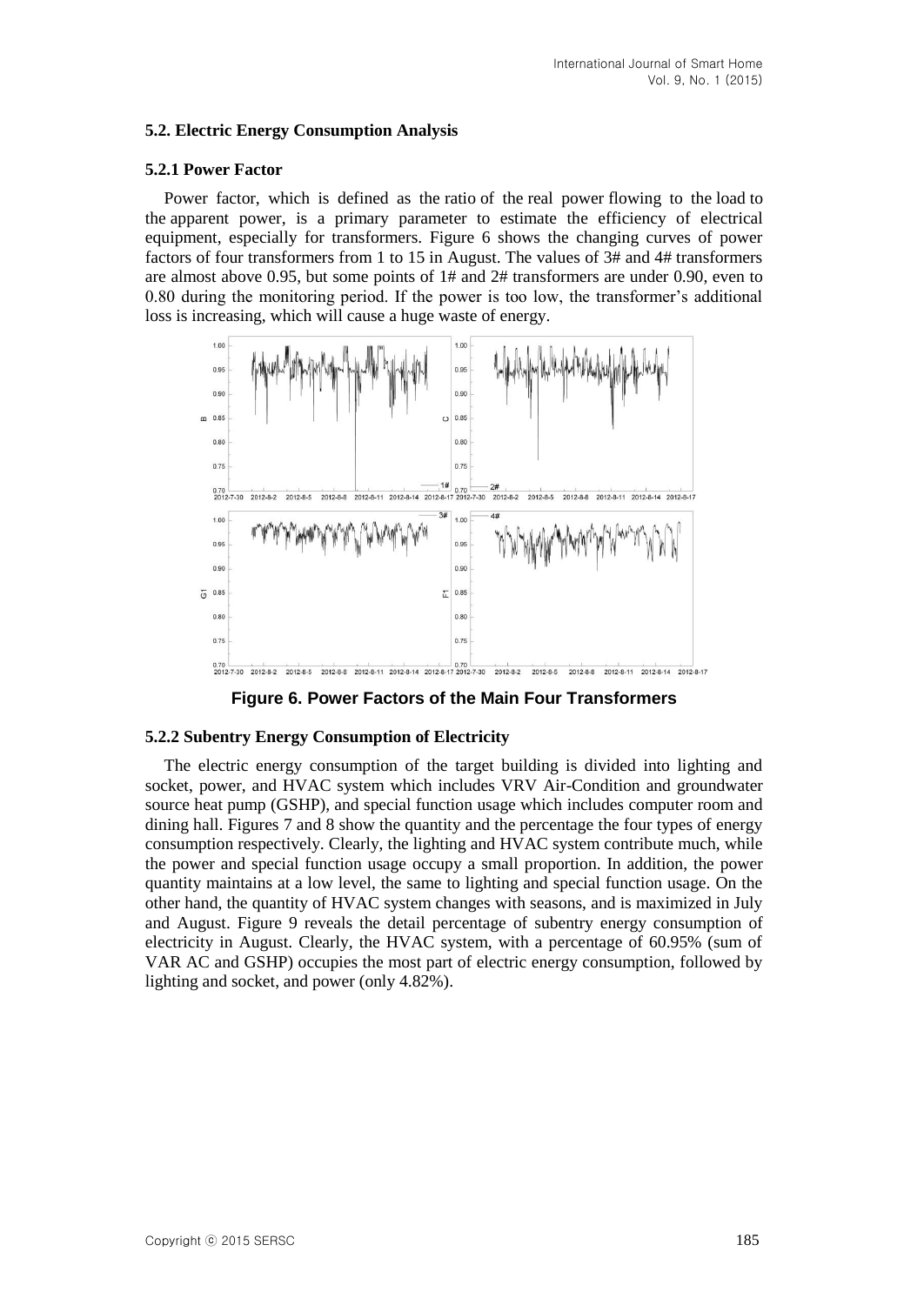

**Figure 7: Subentry Energy Consumption in Each Month**



**Figure 8: Percentage of Subentry Energy Consumption in Each Month**



**Figure 9: Electric Energy Consumption Distribution of August**

### **5.3. Discussion**

The energy consumption monitoring platform developed in this paper achieved three main objectives. First, it could collect the real-time energy consumption data from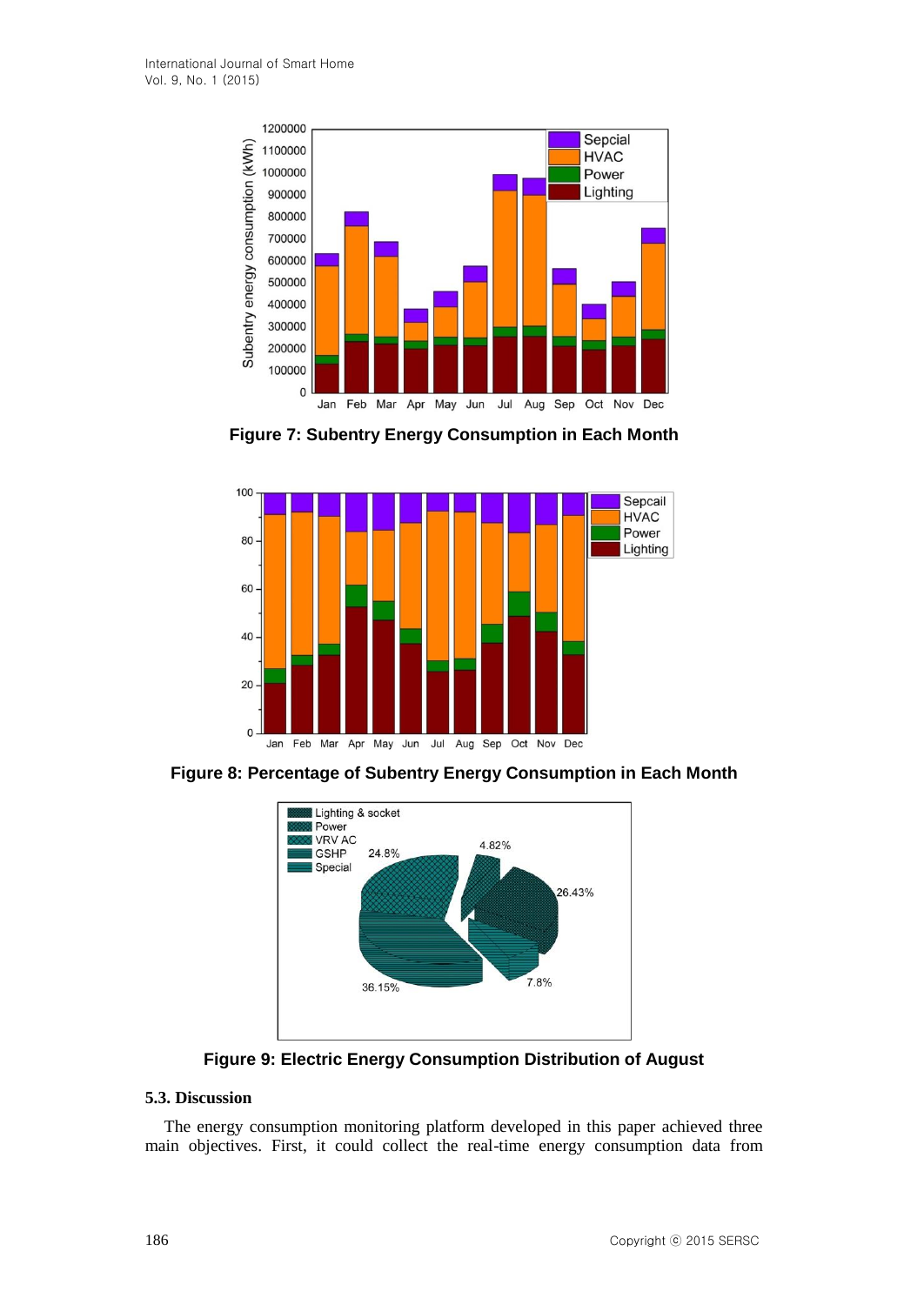terminal equipment every 30 minutes, including water, heat, electricity and ambient temperature, and all the data are stored real-time in a database. Besides, the real-time data are processed into several time periods including hour, day, month and year, which are also stored in database. Next, the platform classifies the electrical energy by different functions and calculates the subentry energy consumption to analyze the energy consumption indexes. Finally, all the energy data can be exported in excel or pdf document.

The main sources of energy consumption in this building include water, heat and electricity, and the energy consumption results indicate that, the monthly quantity of water consumption changes very little, while the quantity of heat and electricity changes along with seasons and is maximized in July and August. Furthermore, the HVAC and lighting occupy almost 80% of electrical energy consumption. If the user forgets to turn off air conditioning after work, a single room would consume 20~30 KWH electricity. After the platform is put into use, all the air conditionings of each room are turned off by remote control; if the users want to use the air conditioning, they can reopen it. By this measurement, the building may save 40,000 KWH electricity each year.

### **6. Conclusion**

Accurate data are fundamental for better use of the energy consumption monitoring platform. In this paper, we propose a method by error analysis principle to solve the problem, but we should tradeoff between the precision and cost of the measurement meters. For the same reason, data verification is an essential part of the system after the platform was finished. Data analysis indicates that, the HVAC system is the main energy consumption source and has become the control object for energy saving. Further work in the next stage is to put forward an optimal strategy for implementation. Besides, energy saving is a long-term task, which relates society, family and everyone. It is should be noted that energy saving and consumption reduction should be implemented by each of us.

#### **Acknowledgments**

The present research is supported by the Dalian University of Technology Scientific research start-up funding (DUT14RC(3)123, DUT14RC(3)129).

#### **References**

- [1] L. P. Lombard, J. Ortiz and C. Pout, "A review on buildings energy consumption information", Energy and Buildings, vol. 40, no. 3, **(2008)**, pp. 394-398.
- [2] BP Company, "Statistical Review of World Energy", **(2011)**.
- [3] European Commission, "Action Plan for Energy Efficiency: Realising the Potential, Communication from the Commission", **(2006)**.
- [4] L. Itard, F. Meijer, E. Vrins, H. Hoiting, "Building Renovation and Modernisation in Europe", State of the Art Review, **(2008)**.
- [5] Y. Jiang, "China building energy conservation stratagems study", Engineering Sciences, vol. 6, **(2011)**, pp. 30-38.
- [6] M. Levine, "Residential and commercial buildings, in: Climate Change 2007: Mitigation", Fourth Assessment Report of the Intergovernmental Panel on Climate Change, Cambridge University Press **(2007)**, pp. 387–446.
- [7] G. Augenbroe and C.-S. Park, "Quantification methods of technical building performance", Building Research and Information, vol. 33, no. 2, **(2005)**, pp. 159–172.
- [8] G. Kats, L. Alevantis, A. Berman, "The costs and financial benefits of green buildings", California's Sustainable Building Task Force, USA, **(2003)**.
- [9] Y. Kim, S. Thomas, *et al*., "ViridiScope Design and Implementation of a Fine Grained Power Monitoring System for Homes", Proceedings of the 11th international conference on Ubiquitous computing, **(2009)**; Orlando, America.